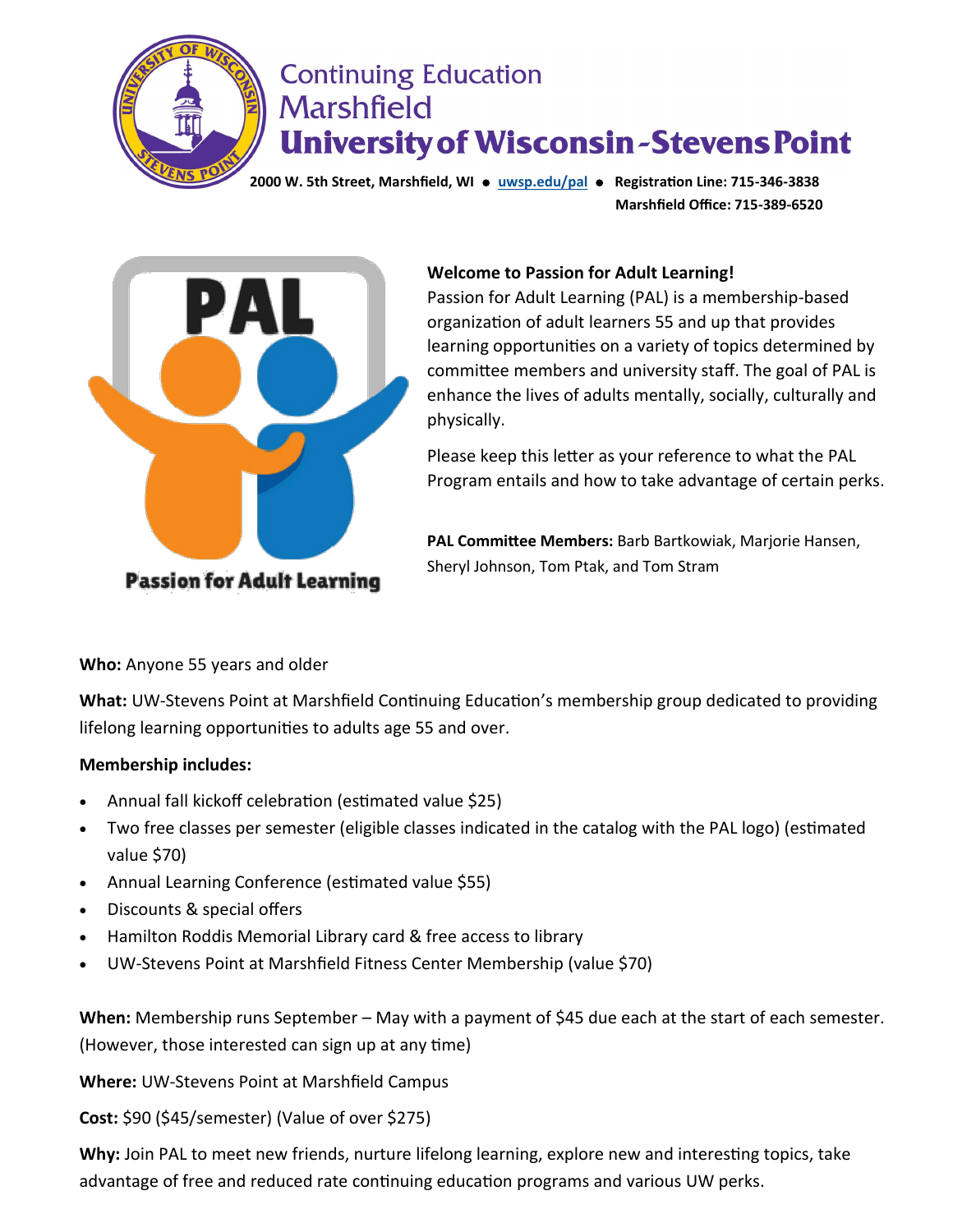# **FAQ (Frequently Asked Questions)**

## **Continuing Education**

#### **Contact: Rebecca Bauer, Program Manager**

 **[www.uwsp.edu/conted|](https://www.uwsp.edu/marshfield/conted/Pages/default.aspx) 715-389-6520 | [rebecca.bauer@uwsp.edu](mailto:rebecca.bauer@uwsp.edu) Office Hours: Wed., 9-4 p.m. UWSP Customer Service: 715-346-3838 | [uwspceweb@uwsp.edu](mailto:uwspceweb@uwsp.edu) Office Hours: Tues. and Thurs., 12:30-4:30 p.m.**

#### **How do I know what classes I can take for free?**

As a PAL member, you receive two free classes per semester. Eligible classes will be identified in the catalog with the PAL logo. Free/Reduced Rate classes will be listed on the PAL webpage [www.uwsp.edu/pal.](https://www.uwsp.edu/conted/Pages/PAL.aspx)  Fall registration opens late August/early September. Spring registration opens in January. Please watch our website and your email for updates!



#### **How do I sign up for my free classes?**

Simply contact UWSP Customer Service with the eligible free class you wish to take and they will register you. **UWSP Customer Service: [uwspceweb@uwsp.edu](mailto:uwspceweb@uwsp.edu) or 715-346-3838**

#### **How will I know about special offers/discounts for PAL Members?**

We will notify PAL members of any specials or discounts via email. Please be sure we have an accurate email on file and check your junk/spam folder once in while just in case. As the program grows, we may advertise special offers in the catalog and online as well.

#### **What do I need to do now that I'm a PAL Member?**

Be sure to sign up for your two free continuing education classes and the fall kickoff once registration opens. If you want to take advantage of the UW Perks, you can start by getting your library card, signing up for the fitness center, signing up for Pickle Ball Club. More about how to sign up for your free perks on the next page. Other than that, we encourage everyone to get to know other members at the fall kickoff and other UW happenings!

#### **Who is on the PAL Committee?**

Barb Bartkowiak, Marjorie Hansen, Sheryl Johnson, Tom Ptak, and Tom Stram.

If you have ideas of programs you'd like to see, tell these folks or email [rebecca.bauer@uwsp.edu](mailto:rebecca.bauer@uwsp.edu)

#### **Who do I contact if I have questions/comments?**

You can reach out to the office of Continuing Education with any questions. They will assist you as best they can and relay information to the committee.